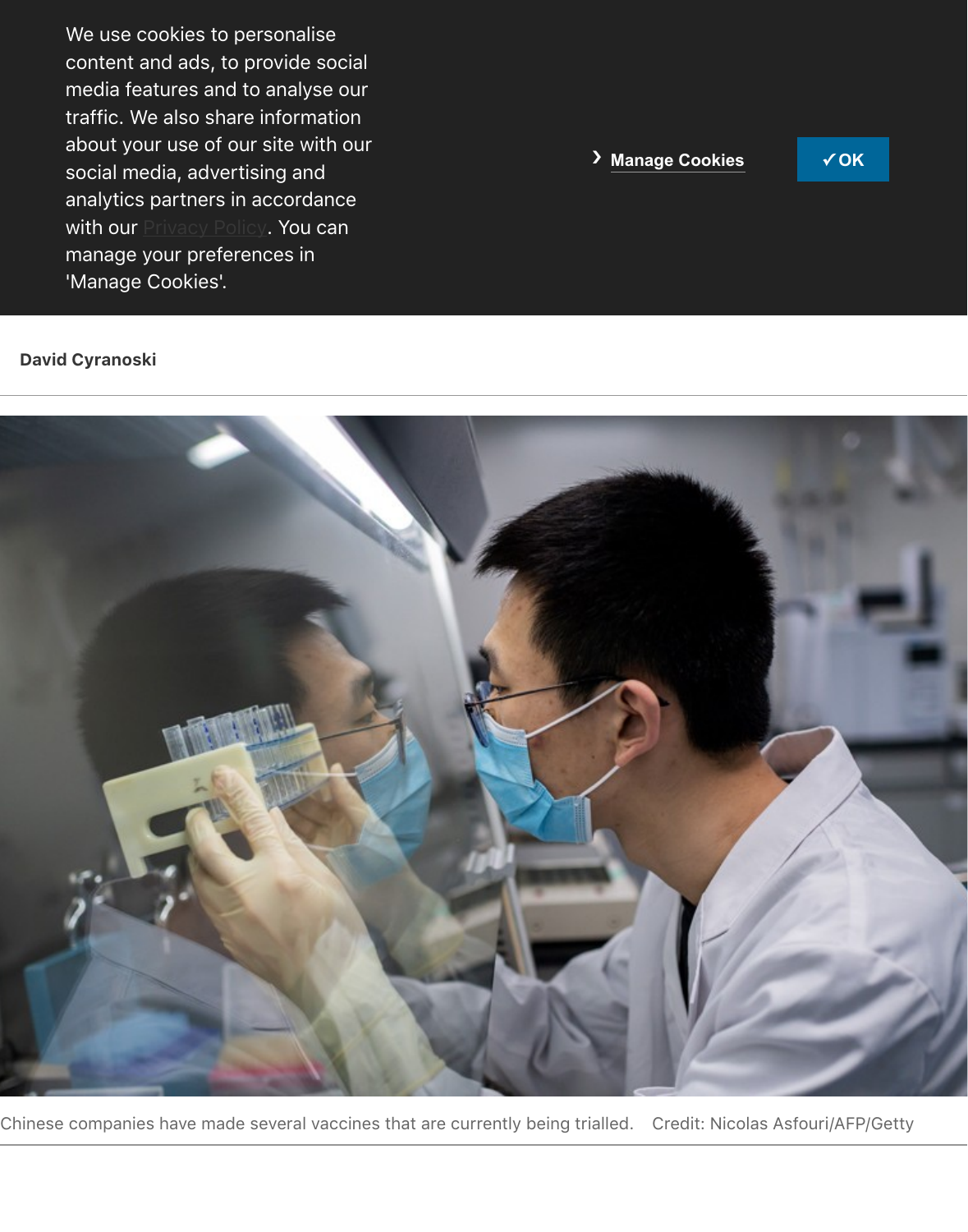Yet the companies could face difficulty as they try to push vaccines through pha crucial stage of testing that is needed to prove efficacy and secure approval from These trials usually require tens of t[ho](#page-4-0)usands of participants, and with the outbi largely under control, companies are having to test their vaccines elsewhere. Bu say they might still struggle to enrol so many participants and employ enough h professionals to collect data.



**Coronavirus and COVID-19: Keep up to date**

"The Chinese companies will need to step outs says Jerome Kim, director-general of the Interr Institute in Seoul. "The race is on," he says, "and who can set up in a high-risk area most quickly.

Chinese vaccine-makers will face other challen Vaccines will probably face extra scrutiny, give opaque regulatory system and previous vaccine scientists. In 2018, hundreds of thousands of cl reportedly received defective diptheria, tetanus cough vaccines.

# **Quick to act**

[As the country where the coro](https://www.nature.com/collections/aijdgieecb/)navirus outbreak began, China was fast out of the developing vaccines. CanSino's offering is made from a common-cold virus, twe the coronavirus. Sinopharm, a state-owned pharmaceutical company in Beijing, two vaccines made using particles of the coronavirus that have been inactivated no longer cause disease. The company said in press releases in June that both va produced antibodies in all participants in preliminary phase I and II trials. And B company Sinovac has announced similarly promising results for its own inactiva vaccine.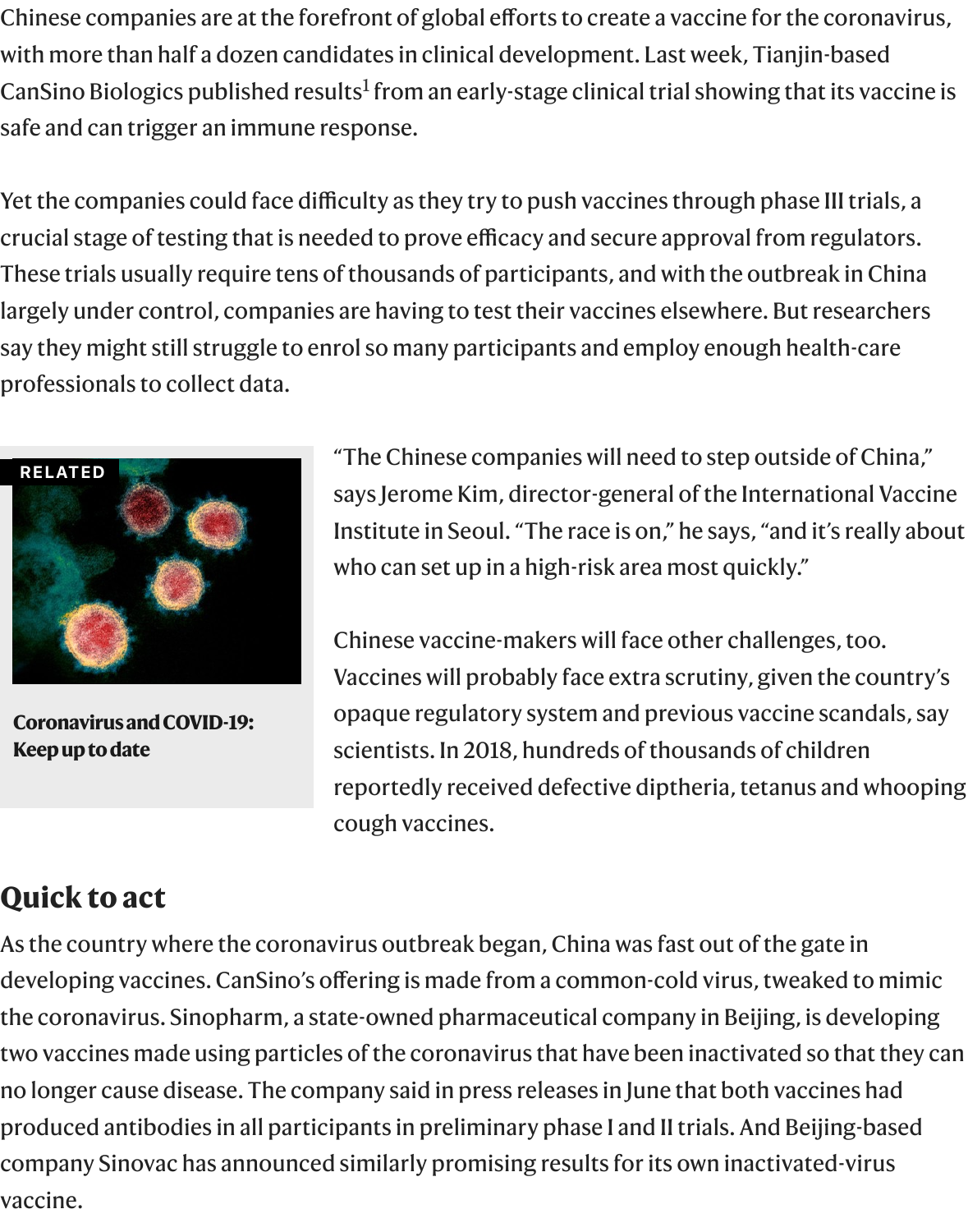with New York City-based drug firm Pfizer.

CanSino is also poised to launch a phase III trial. But the Chinese government ha that its vaccine can be used by the military  $-$  making CanSino the first company vaccine for COVID-19 approved for limited use in people. China has worked hard efficient vaccine as soon as possible and to be transparent" when doing so, says Stéphane Paul, and vaccine researcher at the University of Lyon in France.

The speed with which Chinese vaccine-makers are moving has raised hopes arou Sinopharm has even promised to have a vaccine ready to distribute by the end o

Inactivated vaccines are widely used vaccine types, so it makes sense for Chines focus on them, says Paul. "As a first line of vaccine, it is immunogenic, quick to de cost," he says.

But some viruses become more potent when they infect organisms previously treated with inactivated vaccines, in a poorly understood phenomenon known as antibody-d enhancement (ADE). This was reported<sup>2</sup> last year in monkeys given a vaccine for that causes severe acute respiratory syndrome (SARS). Sinovac says its COVID-19 trigger ADE in monkeys, but the risk will be closely monitored in all the inactivat phase III trials, says Paul.

# **Hurdles ahead**

Some observers also question whether companies will be able to work at the promised and with the precision that such trials require. And the fact that China was willin CanSino's vaccine for use in the military before phase III trials were complete rai "The decision is political, and not scientific in nature. It doesn't demonstrate any potential efficacy of this vaccine," says Marie-Paule Kieny, a vaccine researcher a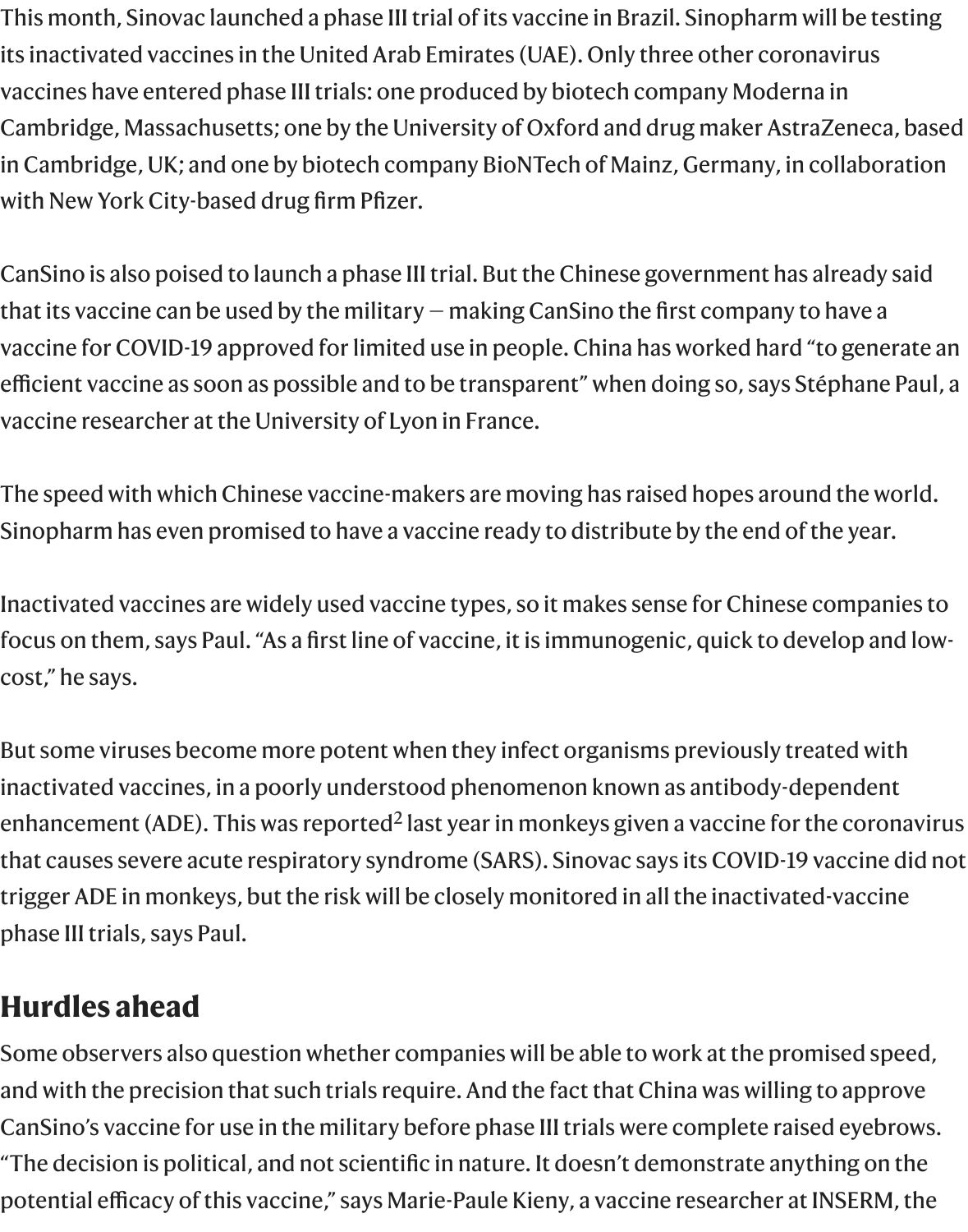who have been split into control and test groups and then followed closely for se even years, scientists say. To reach the numbers required, the trials might need t results from dozens of hospitals, each supplying data from hundreds of patients things have to be done, and done correctly," says Kim. "The number of sites that handle the volume is limited," he adds. "Even the best sites will have difficulty."

Many Chinese companies are at a disadvantage because they don't have establis hospitals around the globe, says Kim. AstraZeneca, which published $^3$  promising results for its vaccine — based on a chimpanzee cold virus — the same day as Can out phase III studies in the United Kingdom, Brazil and South Africa. Moderna ha trial of its vaccine, which elicits an immune response with synthesized RNA that that the coronavirus uses to replicate, in 30,000 people across the United States a lot of experienced clinical researchers to carry out trials, and a lar[ge](#page-4-1) coronavir

US President Donald Trump said last week that he was willing to work with any count deliver an effective vaccine, but Chinese companies had previously been ruled o funding from the US government's Operation Warp Speed, which aims to speed development. The possibility of a US-China collaboration was also damaged on the US Department of Justice made public allegations that two Chinese hackers had COVID-19 vaccine designs from a US company.

Still, Kieny points out that Sinopharm has partnered with the UAE's government Healthcare, a local artificial-intelligence company, for its phase III trial, and Sino partnered with the Butantan Institute in São Paulo, Brazil. "So far, Chinese comp have been successful in finding partners," she says.

# **Sufficient data?**

But some researchers question whether the trials in the UAE and Brazil will gathe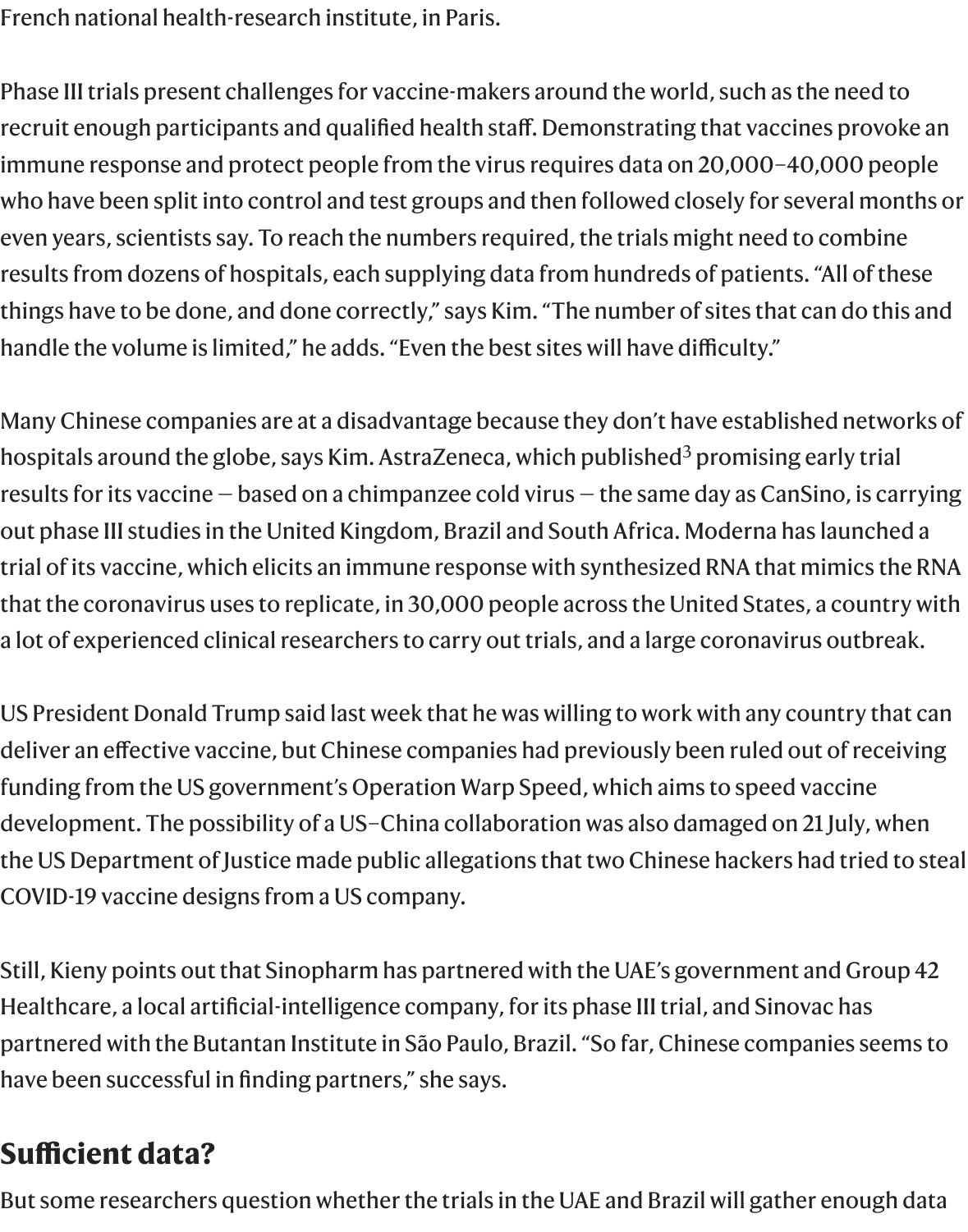to convince regulatory agencies that the vaccines work. In the UAE, where Sinopharm plans to enrol 15,000 participants to study its two vaccines, relatively few people are infected with COVID-19.

And although Brazil has a large coronavirus outbreak, the Butantan Institute plans to test Sinovac's vaccine among health-care professionals because it is assumed they will face greater exposure to the virus than will non-health-care professional. Because of this, the trial will enrol only 9,000 people to test whether it works, says Ricardo Palacios, a clinical researcher at the institute who is leading the trial. "We designed a trial in order to obtain answers in a more efficient way," says Palacios.

Kim notes that in countries where health-care workers wear proper personal protective equipment, they might not face greater exposure to the virus, which would undermine the justification for a smaller trial.

The most important thing is that trials collect data that adhere to international standards expected by drug regulators and by bodies such as the World Health Organization, says Kim. "If you can't do that, you're in trouble," he says.

*Nature* **584**, 17-18 (2020)

*doi: 10.1038/d41586-020-02244-1*

## **References**

<span id="page-4-0"></span>1. Zhu, F.-C. *et al. Lancet* https://doi.org/10.1016/S0140-6736(20)31605-6 (2020).

<span id="page-4-1"></span>2. Liu, L. *et al. JCI Insight* **4**, e123158 (2019).